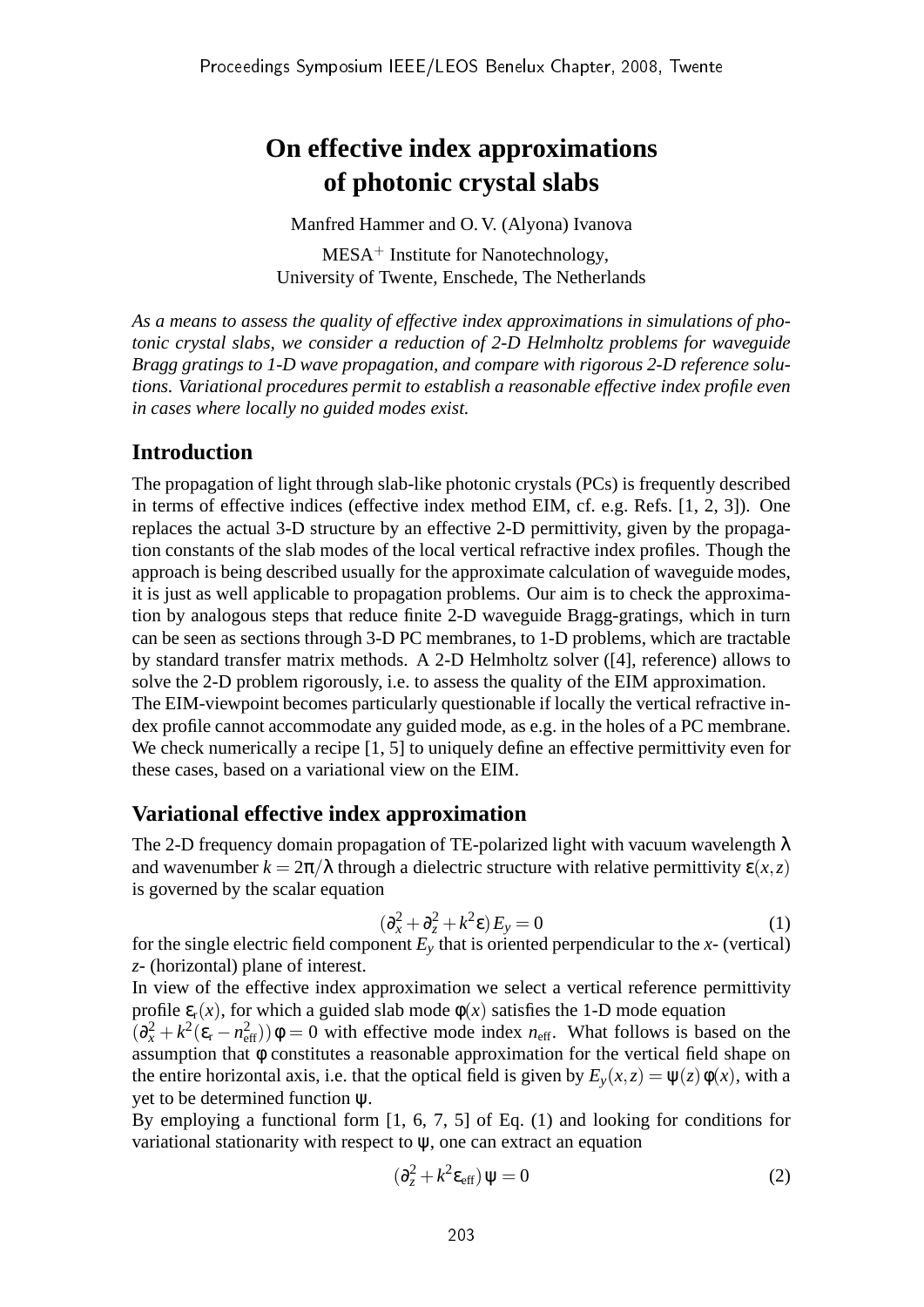for the field dependence on the horizontal coordinate with effective permittivity [1, 5]

$$
\varepsilon_{\rm eff}(z) = n_{\rm eff}^2 + \int (\varepsilon(x, z) - \varepsilon_{\rm r}(x)) \phi^2(x) dx / \int \phi^2(x) dx.
$$
 (3)

Note that, depending on the actual local refractive index contrast,  $\varepsilon_{\rm eff} = N_{\rm eff}^2$  can well turn out to be negative. This then implies an imaginary effective index  $N_{\text{eff}}$ , along with evanescent wave propagation, in the respective regions. Below we refer to the computational approach given by Eqs. (1)–(3) as "variational effective index method" vEIM.

Eq. (2) governs the 1-D propagation through a dielectric multilayer stack with permittivity  $\epsilon_{\text{eff}}(z)$ ; one has thus replaced the original 2-D problem by an effective 1-D problem. Analogous expressions can be derived for different polarization [8], and based on variational forms [1, 4] of the full 3-D Maxwell equations. The procedures are analogous to what has been applied in the context of scalar [8] and vectorial [9] mode solvers.

#### **Results**

Figures 1–3 summarize results of the former procedure for a series of short, high-contrast 2-D configurations. The parameter set of Figure 1 could represent a deeply etched, aircovered  $Si<sub>3</sub>N<sub>4</sub>$  film on a  $SiO<sub>2</sub>$  substrate. Figure 2 addresses a thin Si membrane with periodic air holes. Figure 3 looks at a resonance in an air-clad  $Si/SiO<sub>2</sub>$  grating with a central defect.



Figure 1: <sup>A</sup> deeply etched, vertically nonsymmetric waveguide Bragg grating, relative guided wave (fundamental mode) transmission *T* and reflection *R* versus vacuum wavelength λ. Both EIM and vEIM approximations rely on effective indices for the slab segments between  $N_{\text{eff}}^{\text{slab}}$  = 1.87 (λ = 0.4μm) and  $N_{\text{eff}}^{\text{slab}} = 1.67$  (λ = 0.9μm). The vEIM effective index in the etched regions varies from  $N_{\text{eff}}^{\text{holes}} = 0.82$  ( $\lambda = 0.4 \,\mu\text{m}$ ) to  $N_{\text{eff}}^{\text{holes}} = 0.71$  ( $\lambda = 0.9 \,\mu\text{m}$ ). Darker shading indicates higher losses (vertical scattering) as predicted by the QUEP reference. The gray patches span the wavelength range where the slab is multimode.

In all configurations there is (at least) one guided slab mode in the non-etched regions; the corresponding vertical refractive index profile thus allows to compute a reasonable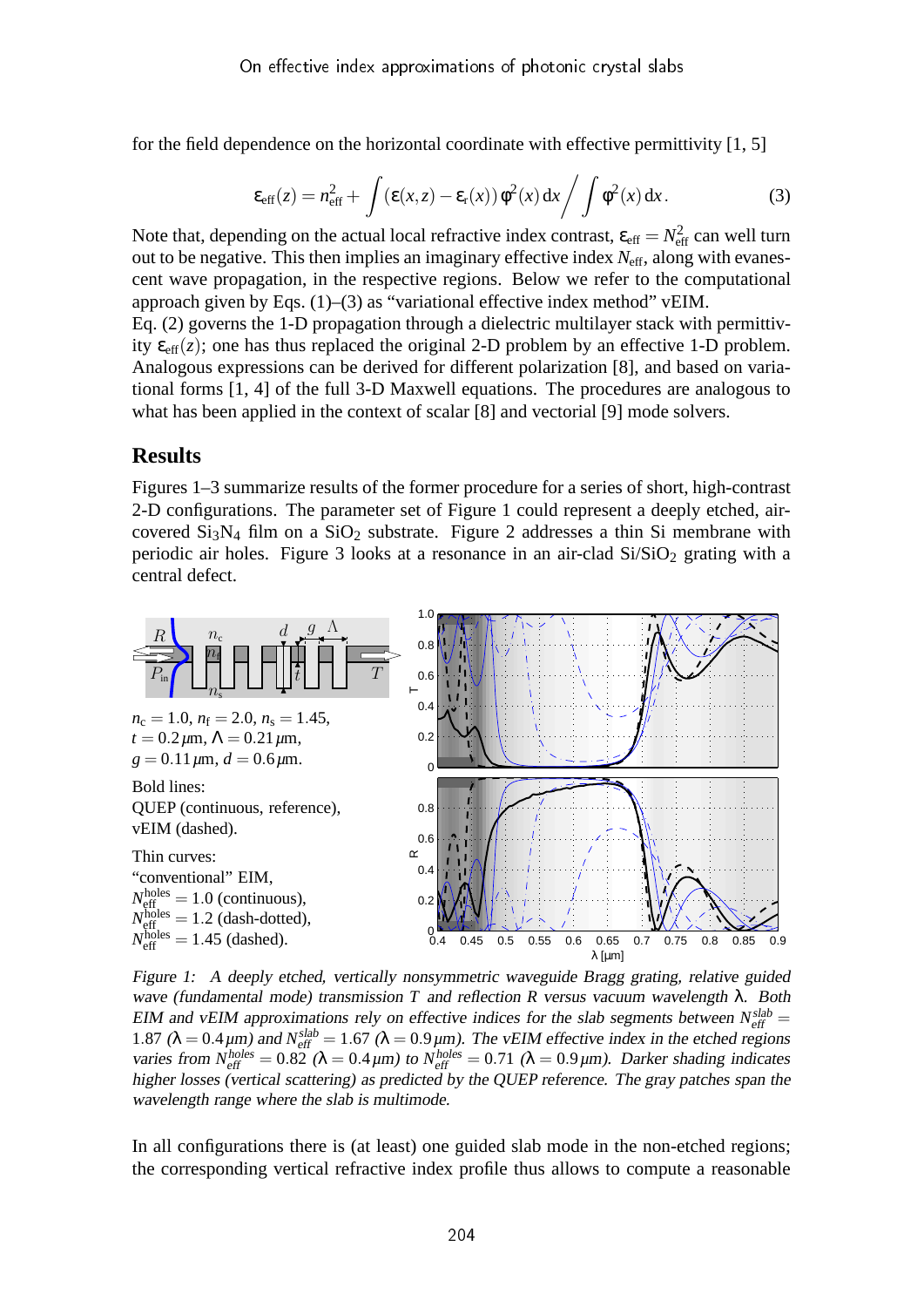

Figure 2: High contrast vertically symmetric waveguide Bragg grating, modal transmission *T* and reflection *R* versus vacuum wavelength  $\lambda$ .  $N_{\text{eff}}^{\text{slab}} \in [2.33_{\lambda=2.2 \mu m}, 3.09_{\lambda=0.8 \mu m}]$  (vEIM and EIM),  $\varepsilon_{\text{eff}}^{\text{holes}} \in [-1.30_{\lambda=2.2 \mu \text{m}}, -0.41_{\lambda=0.8 \mu \text{m}}]$  (vEIM). Cf. also the caption of Figure 1.



Figure 3: Vertically nonsymmetric waveguide grating with central defect, spectral transmission *T* and reflection *R* around a defect resonance.  $N_{\text{eff}}^{\text{slab}} \in [2.75_{\lambda=1.56 \mu \text{m}}, 2.77_{\lambda=1.52 \mu \text{m}}]$  (vEIM and EIM),  $\varepsilon_{\text{eff}}^{\text{holes}} \in [-0.96_{\lambda=1.56 \mu \text{m}}, -0.94_{\lambda=1.52 \mu \text{m}}]$  (vEIM). Cf. also the caption of Figure 1.

effective index which enters both the "conventional" EIM calculations and the vEIM procedures. The non-etched slab also provides the reference permittivity and vertical mode profile to evaluate Eq. (3) for the vEIM approach. All configurations have also in common that the etched regions (holes) do not support any guided modes. The "conventional" EIM approach thus requires to guess an effective index for the hole regions; results for different plausible values are compared in the figures. Note that, along with the vertical